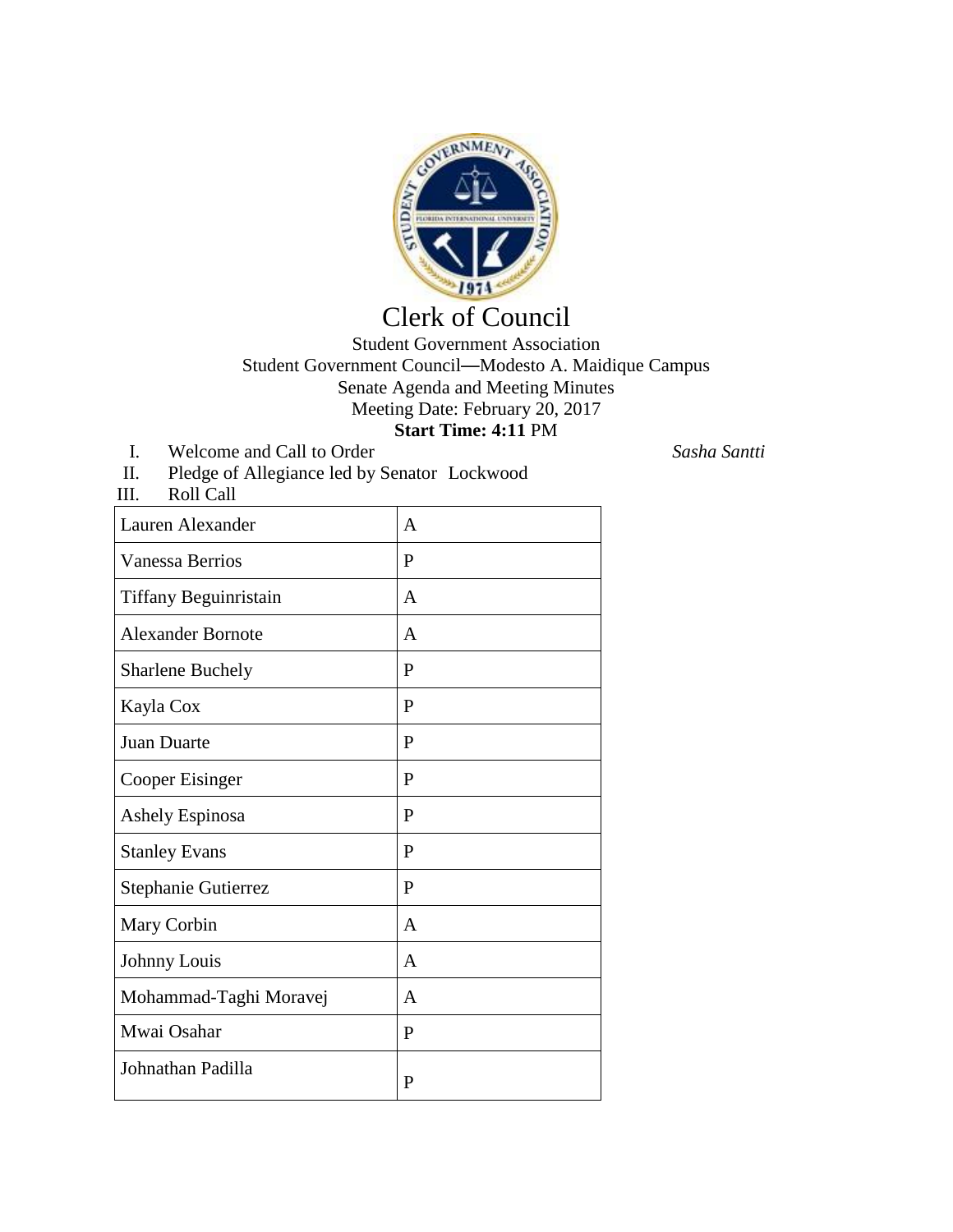| Jesus Pernia           |                |
|------------------------|----------------|
|                        | $\mathbf{P}$   |
| Monica Reyes           | $\mathbf{P}$   |
| Gilbert Rodriguez      | $\mathbf{P}$   |
| <b>Simran Sakraney</b> | $\overline{A}$ |
| Rocio Taveras          | P              |
| Martin Villamizar      | ${\bf P}$      |
| Anjali Tripathi        | $\mathbf{P}$   |
| Sasha Santti           | P              |
| Peter Hernandez        | P              |
| Mariana Restrepo       | P              |
| Antonia Passalacqua    | $\mathbf{P}$   |
| John Ukenye            | $\mathbf{P}$   |
| Kevin Orcel            | $\mathbf{P}$   |
| Victoria Lockwood      | $\mathbf{P}$   |
| Eric Jones             | $\mathbf{P}$   |

Old Business:

- Approval of previous minutes
	- o Senator Eisinger moves to approve last weeks minutes, senator Rodriguez seconds, and motion passes unanimously.
- Reading of the JRA Bill
	- o Presented by Chief Justice Sergio Molina
	- o Senator Taveras moves for a 10 minute discussion, senator Eisinger seconds, and motion passes unanimously.
	- o Senator Rodriguez moves to extend discussion for 5 minutes, Senator Villamizar seconds, and motion passes unanimously.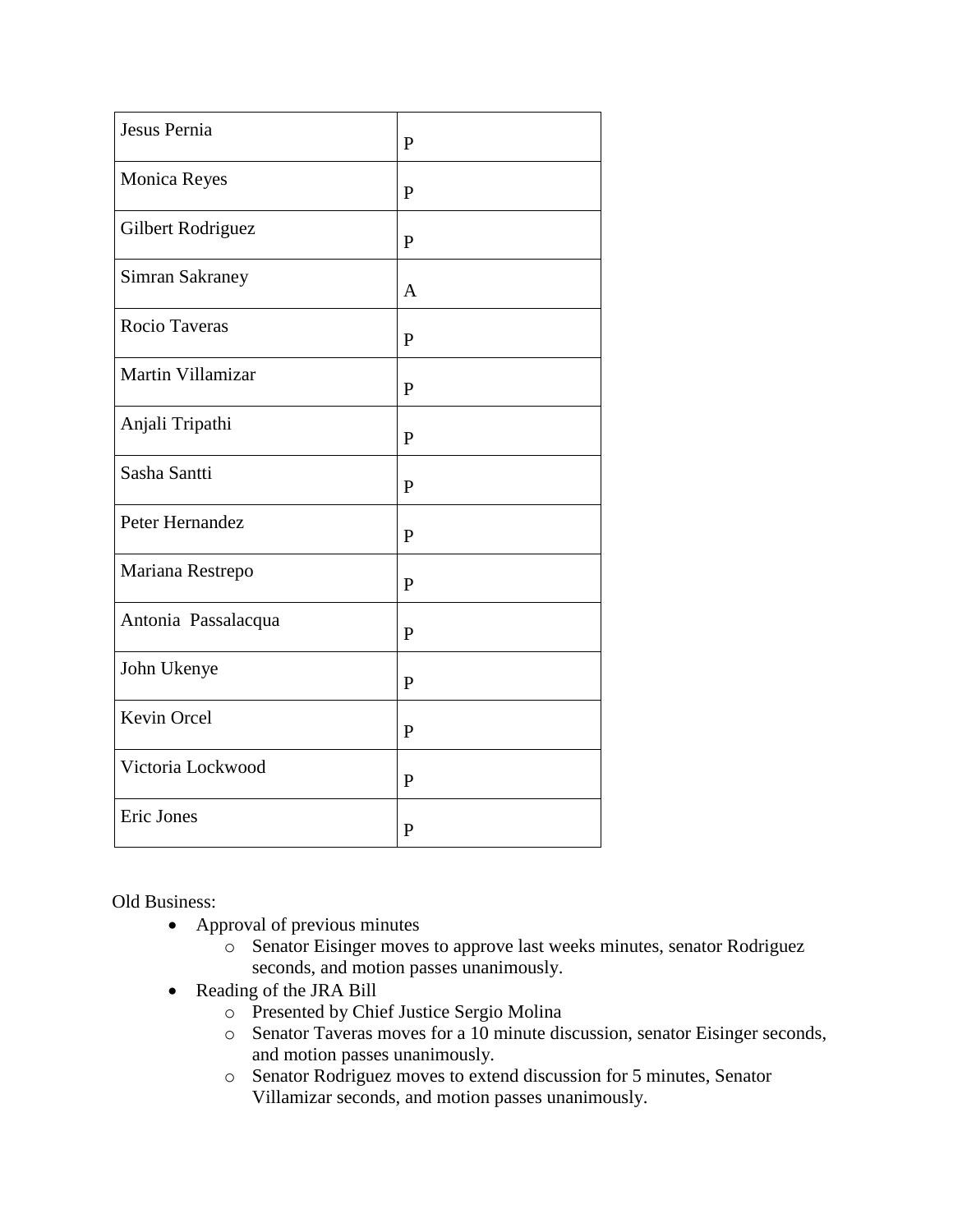- o Senator Osahar moves to extend discussion for 5 more minutes, senator Buchely seconds, and motion passes unanimously.
- o Senator Rodriguez moves to extend discussion by 5 more minutes, senator Eisinger seconds, and motion passes unanimously
- o Senator Pernia motions to bypass the second reading, senator Espinosa seconds.

| Lauren Alexander         | Absent      |
|--------------------------|-------------|
| <b>Vanessa Berrios</b>   | N           |
| Tiffany Beguinristain    | Absent      |
| <b>Alexander Bornote</b> | Absent      |
| <b>Sharlene Buchely</b>  | N           |
| Kayla Cox                | Y           |
| <b>Juan Duarte</b>       | Y           |
| Cooper Eisinger          | Y           |
| Ashely Espinosa          | Y           |
| <b>Stanley Evans</b>     | Y           |
| Stephanie Gutierrez      | N           |
| Mary Corbin              | Absent      |
| Johnny Louis             | Absent      |
| Mohammad-Taghi Moravej   | Absent      |
| Mwai Osahar              | N           |
| Johnathan Padilla        | Left early  |
| Jesus Pernia             | Y           |
| <b>Monica Reyes</b>      | N           |
| Gilbert Rodriguez        | $\mathbf N$ |
| Simran Sakraney          | Absent      |
| Rocio Taveras            | Y           |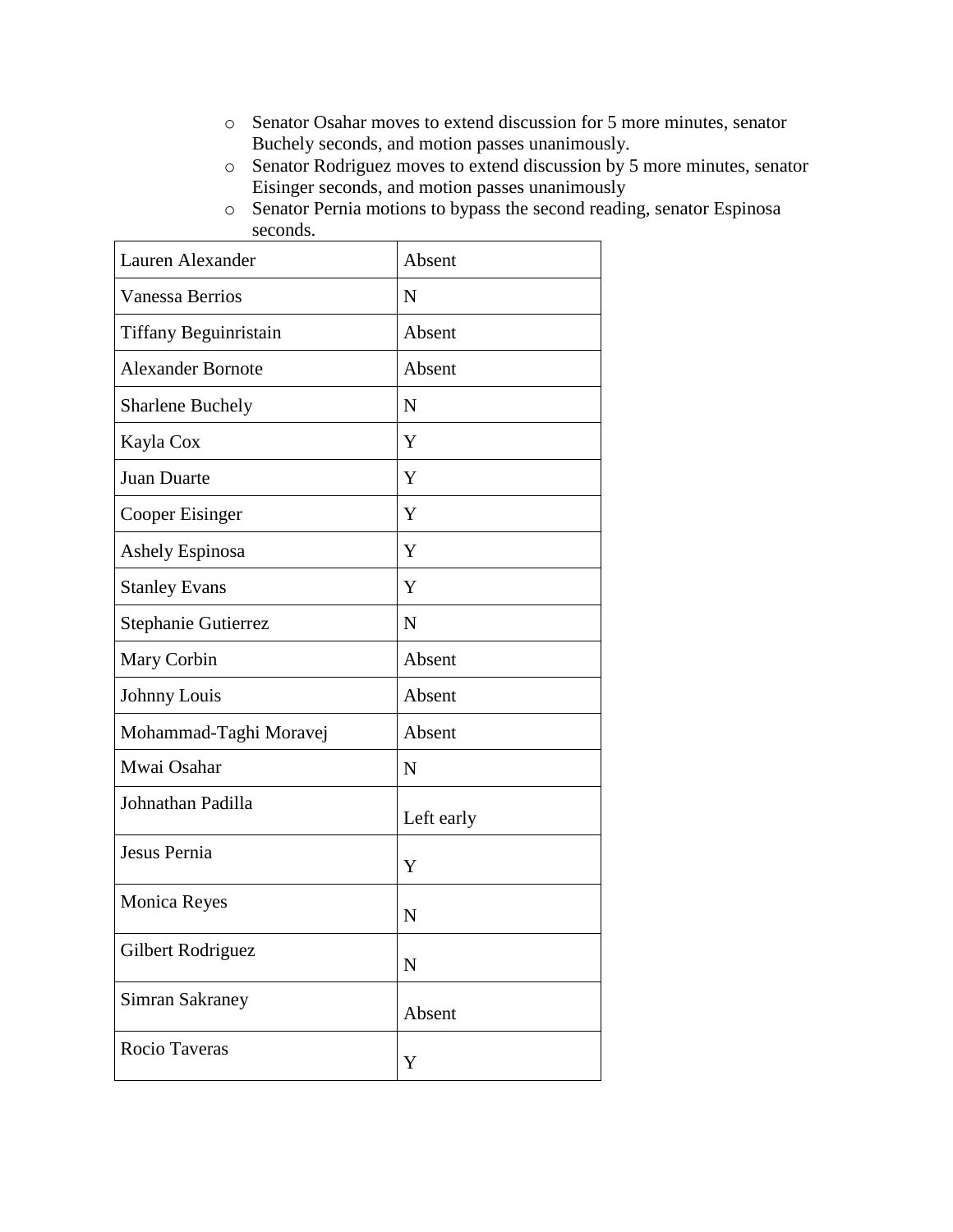| Martin Villamizar   | $\mathbf N$ |
|---------------------|-------------|
| Anjali Tripathi     | Left early  |
| Sasha Santti        |             |
| Peter Hernandez     | Y           |
| Mariana Restrepo    | Y           |
| Antonia Passalacqua | Y           |
| John Ukenye         | $\mathbf N$ |
| Kevin Orcel         | N           |
| Victoria Lockwood   | $\mathbf N$ |
| Eric Jones          | N           |

- o Yay: 10
- o Nay: 12
- o Abstain: 0
- o **Motion Fails**

New Business:

- Appropriation from Finance Committee
	- o Senator Eisinger moves to bypass second reading, and senator lockwood seconds, and motion passes
	- o Senator Rodriguez moves to vote by roll call, Senator Buchely seconds,

| Lauren Alexander         | Absent |
|--------------------------|--------|
| <b>Vanessa Berrios</b>   | Y      |
| Tiffany Beguinristain    | Absent |
| <b>Alexander Bornote</b> | Absent |
| <b>Sharlene Buchely</b>  | Y      |
| Kayla Cox                | Y      |
| Juan Duarte              | Y      |
| Cooper Eisinger          | Y      |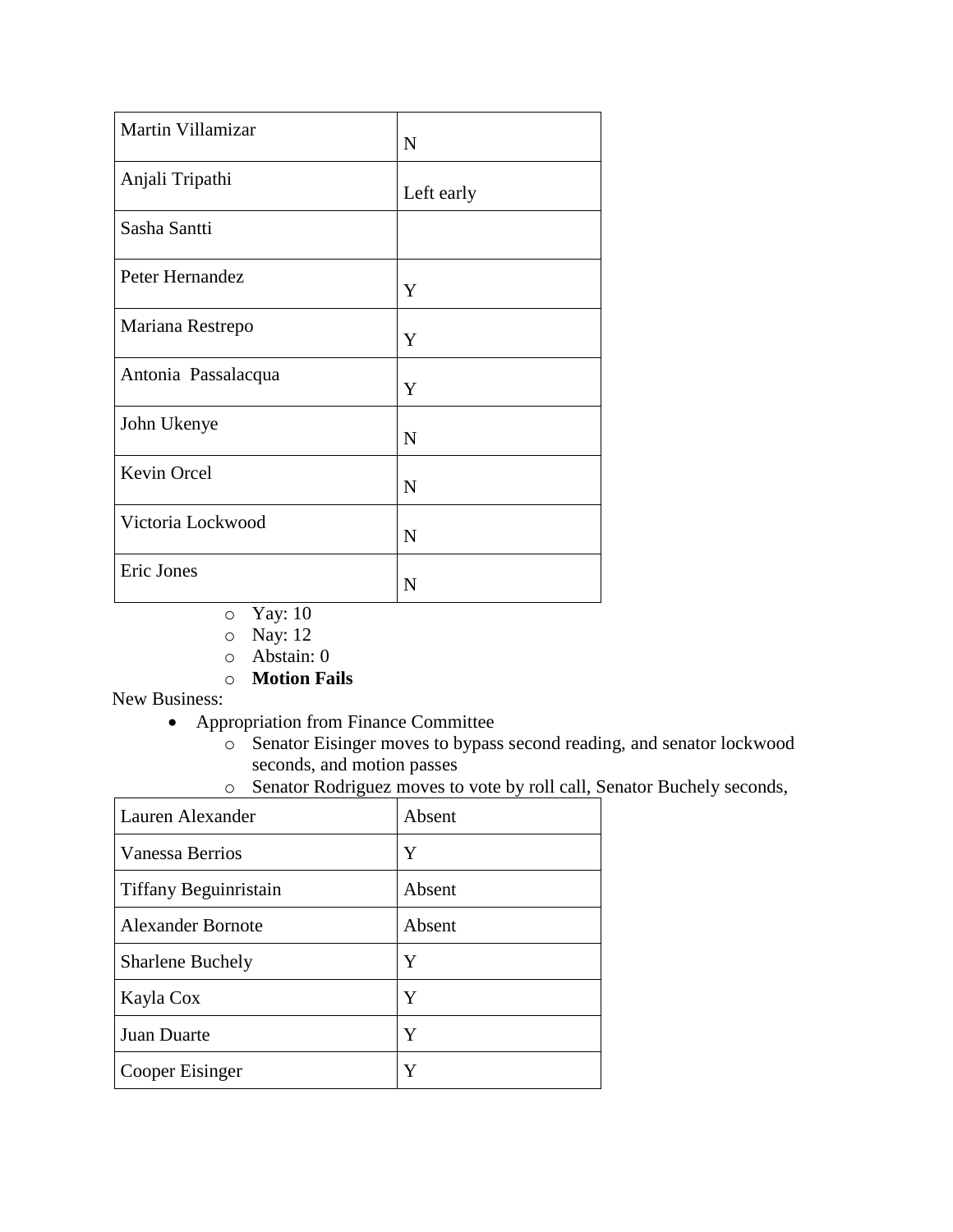| <b>Ashely Espinosa</b> | Y          |
|------------------------|------------|
| <b>Stanley Evans</b>   | Y          |
| Stephanie Gutierrez    | Y          |
| Mary Corbin            | Absent     |
| Johnny Louis           | Absent     |
| Mohammad-Taghi Moravej | Absent     |
| Mwai Osahar            | Y          |
| Johnathan Padilla      | Left early |
| Jesus Pernia           | Y          |
| Monica Reyes           | Y          |
| Gilbert Rodriguez      | Y          |
| Simran Sakraney        | Absent     |
| Rocio Taveras          | Y          |
| Martin Villamizar      | Y          |
| Anjali Tripathi        | Left ealry |
| Sasha Santti           |            |
| Peter Hernandez        | Y          |
| Mariana Restrepo       | Y          |
| Antonia Passalacqua    | Left early |
| John Ukenye            | Y          |
| Kevin Orcel            | Y          |
| Victoria Lockwood      | Y          |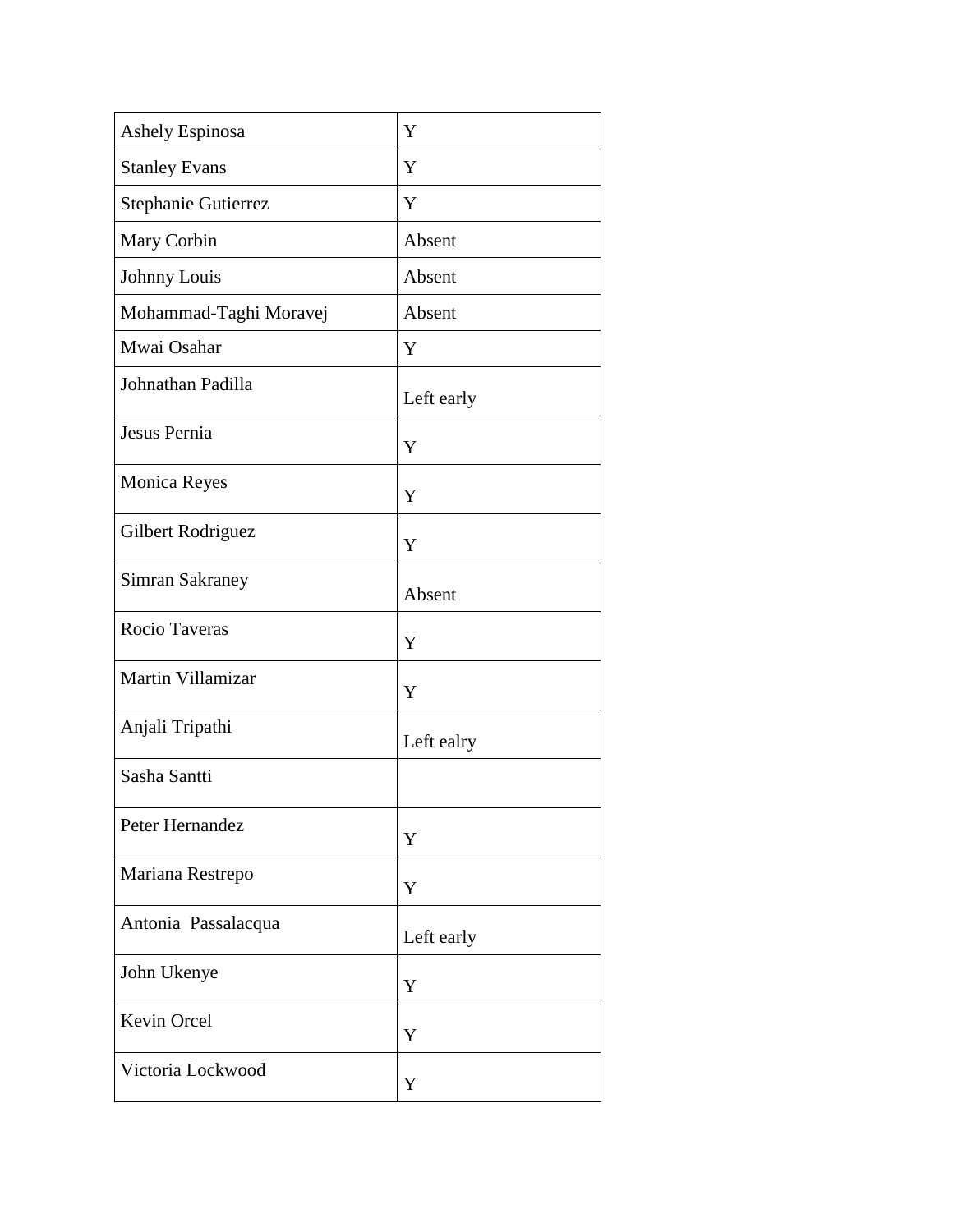| Eric Jones |  |
|------------|--|
|------------|--|

- o Yay:20
- o Nay:0
- o Abstain: 0
- o Motion passes
- Senator Taveras motions to vote by roll call to bring up a new bill to the floor, senator Osahar seconds, and motion passes

| Lauren Alexander         | Absent         |
|--------------------------|----------------|
| <b>Vanessa Berrios</b>   | Y              |
| Tiffany Beguinristain    | Absent         |
| <b>Alexander Bornote</b> | Absent         |
| <b>Sharlene Buchely</b>  | Y              |
| Kayla Cox                | Y              |
| <b>Juan Duarte</b>       | Y              |
| Cooper Eisinger          | Y              |
| <b>Ashely Espinosa</b>   | Y              |
| <b>Stanley Evans</b>     | Y              |
| Stephanie Gutierrez      | Y              |
| Mary Corbin              | $\overline{A}$ |
| Johnny Louis             | A              |
| Mohammad-Taghi Moravej   | $\mathsf{A}$   |
| Mwai Osahar              | Y              |
| Johnathan Padilla        | Left early     |
| Jesus Pernia             | Left early     |
| Monica Reyes             | Y              |
| Gilbert Rodriguez        | Y              |
| <b>Simran Sakraney</b>   | A              |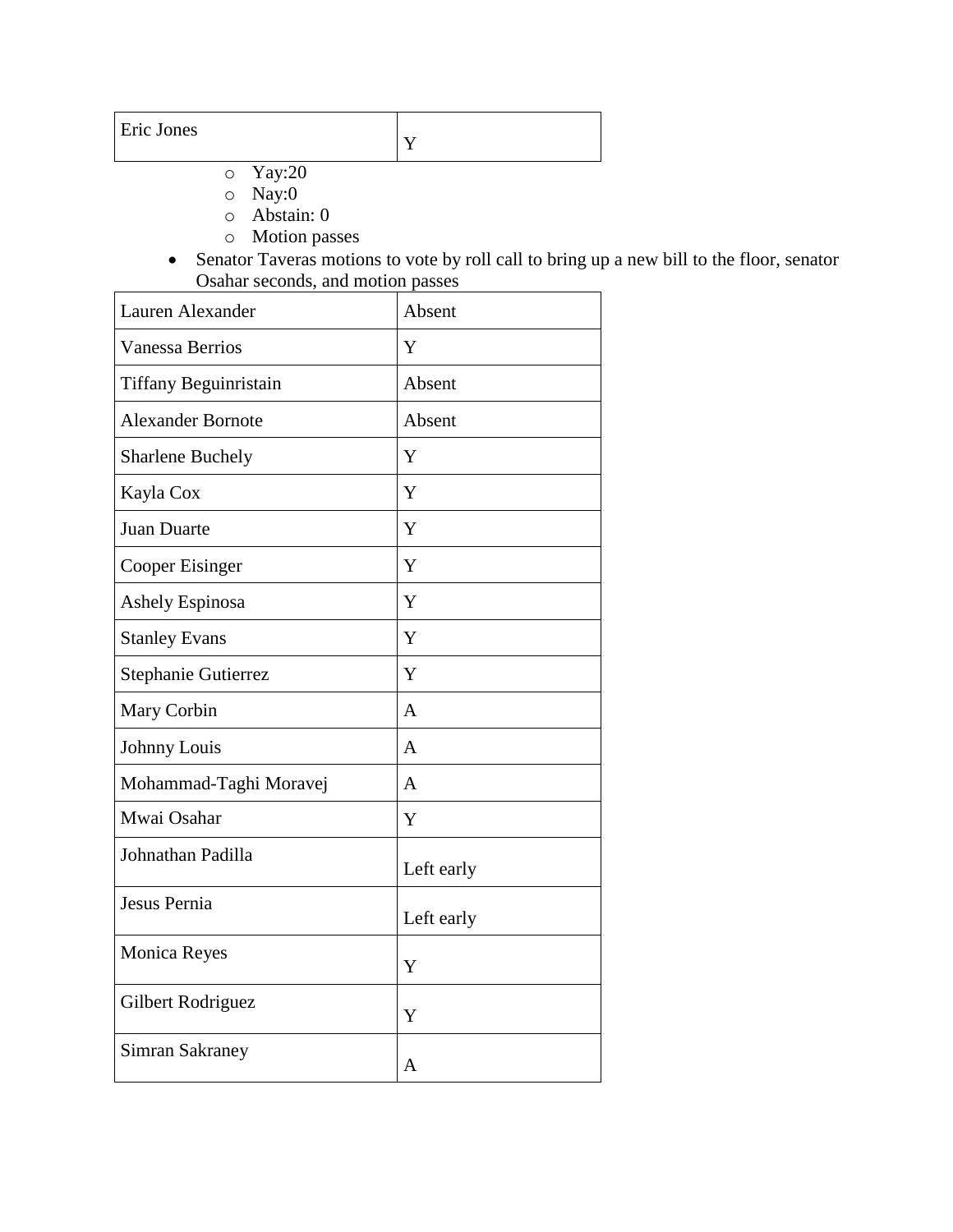| Rocio Taveras       | Y          |
|---------------------|------------|
| Martin Villamizar   | Y          |
| Anjali Tripathi     | Left early |
| Sasha Santti        |            |
| Peter Hernandez     | Y          |
| Mariana Restrepo    | Y          |
| Antonia Passalacqua | Left early |
| John Ukenye         | Y          |
| Kevin Orcel         | Y          |
| Victoria Lockwood   | Absent     |
| Eric Jones          | Y          |

- o Yay:18
- o Nay:0
- o Abstain:0
- o Motion passes
- o Senator Reyes motions for a friendly amendment, senator rodriguez seconds.
- o Amendment passes to change language from SR TO SB **Senator Taveras accepts**
- o Senator Osahar moves to bypass second reading, senator jones seconds
- o Senator Osahar moves to vote by roll call, senator buchely seconds.

| Lauren Alexander         | Absent |
|--------------------------|--------|
| Vanessa Berrios          | Y      |
| Tiffany Beguinristain    | A      |
| <b>Alexander Bornote</b> | A      |
| <b>Sharlene Buchely</b>  | Y      |
| Kayla Cox                | Y      |
| Juan Duarte              | Y      |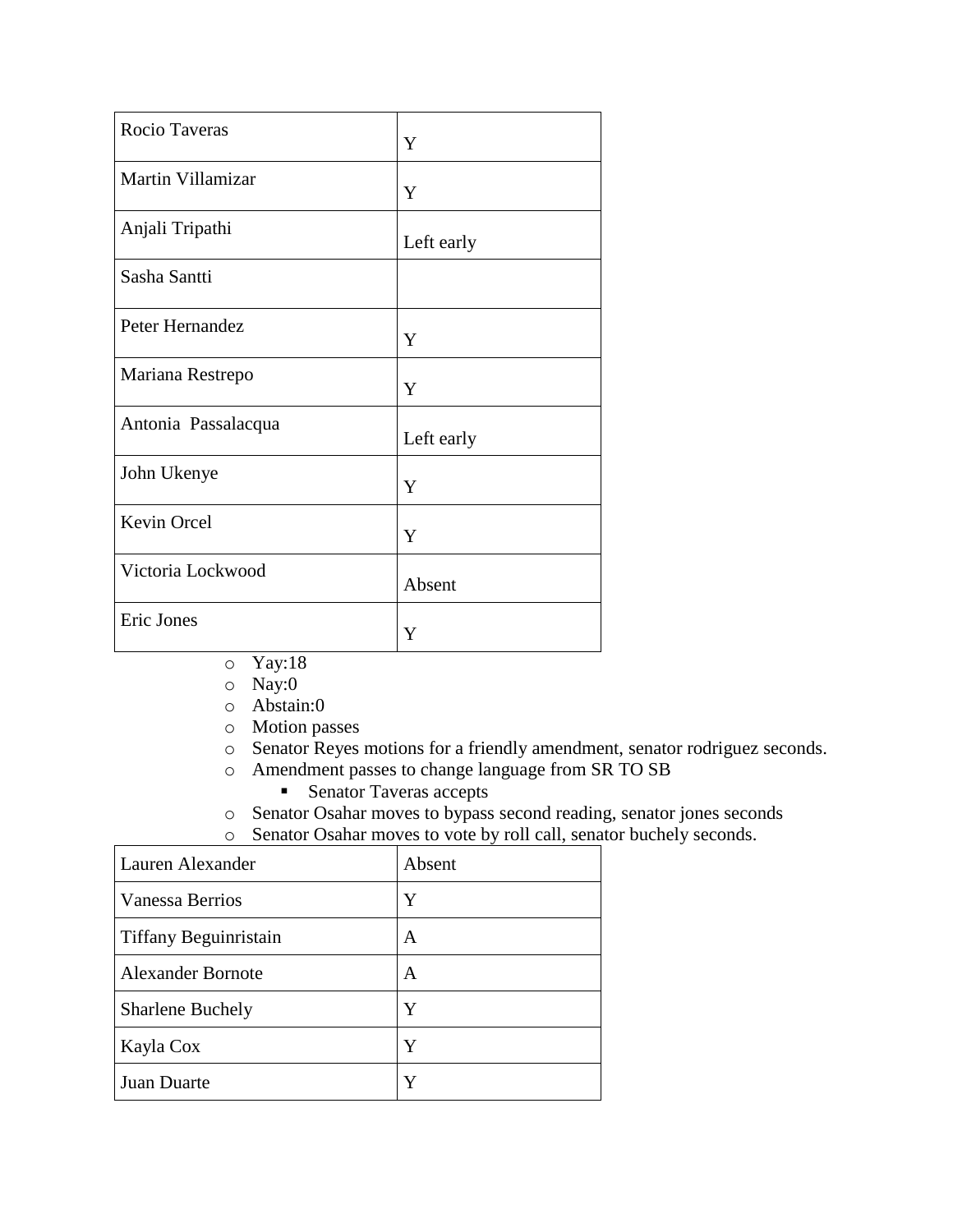| <b>Cooper Eisinger</b> | Y            |
|------------------------|--------------|
| Ashely Espinosa        | Y            |
| <b>Stanley Evans</b>   | Y            |
| Stephanie Gutierrez    | Y            |
| Mary Corbin            | $\mathbf{A}$ |
| Johnny Louis           | $\mathbf{A}$ |
| Mohammad-Taghi Moravej | $\mathbf{A}$ |
| Mwai Osahar            | Y            |
| Johnathan Padilla      | Left early   |
| Jesus Pernia           | Left early   |
| Monica Reyes           | Y            |
| Gilbert Rodriguez      | Y            |
| Simran Sakraney        | $\mathbf{A}$ |
| Rocio Taveras          | Y            |
| Martin Villamizar      | Y            |
| Anjali Tripathi        | Left early   |
| Sasha Santti           |              |
| Peter Hernandez        | Y            |
| Mariana Restrepo       | Y            |
| Antonia Passalacqua    | Left early   |
| John Ukenye            | Y            |
| Kevin Orcel            | y            |